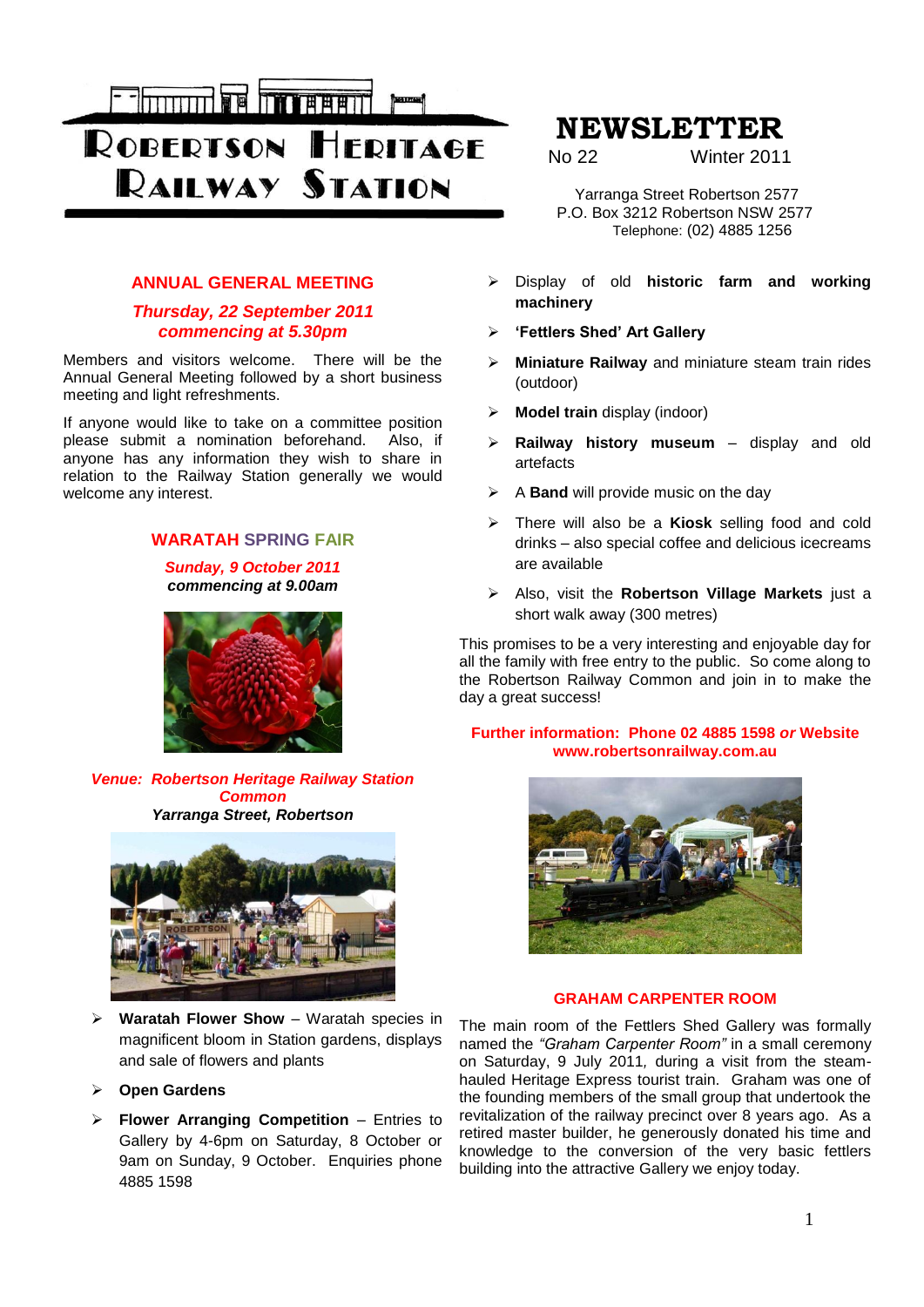Graham"s widow, Robyn, and daughter Dianne, were present when Steve Carey, President of RHRS Inc., named the room, which now features an attractive sign in railway station mode, proclaiming it to be the "Graham Carpenter Room". Dianne said that her dad never considered the work at the Station to be a chore because he was doing tasks that he loved to do. Well done Graham and our thanks to Neil Harvey for designing and commissioning the sign from "Johno Signs'. Robyn thanked RHRS and all concerned for this thoughtful gesture.

#### **STEAM TRAIN VISITS**

Unfortunately there have not been many steam train visits this year but we are expecting a "Heritage Express" steam train *"Southern Highlander"* **to visit on Saturday, 22 October 2011**, when the train will travel from Sydney via Picton to Robertson, spend time at the Robertson Station, then return to Sydney via the Illawarra.

#### **RHRS MODELLERS GROUP**

For about 2 years one of our members Stuart Ward has been a driving force behind the development of the RHRS Modellers Group. His role has included engaging young people to join in the group and participate in developing a display of HO gauge model trains. In addition to that Stuart also accompanied the group"s members on outings to various model train exhibitions and railway museums.

Stuart has now resigned from that role and the RHRS owes a debt of gratitude for his enthusiasm and guidance. His dedication to this role is very much appreciated and shall be missed.

Neil Harvey and Ron Middleton have now taken over as the "mentors" for this group of about 6 members. The "new guard" will design a layout and have made a commitment for it to be up and running ahead of the 80<sup>th</sup> Anniversary of Robertson Heritage Railway Station likely to be held in October 2012. A lot has to be done and we are appealing for any young person who may be interested in joining this group to contact us.

#### **POINTS OF INTEREST FOR TRAIN / RAILWAY ENTHUSIASTS**

When the RHRS Publicity Officers were travelling through part of New South Wales and South Australia we came across many interesting railway artefacts, museums and so forth. Following are only some of the points of interest encountered along the way:-



**Broken Hill** - A unique town full of interesting history and points of interest. Their Railway Museum is very comprehensive and a "must see". It includes rail of course but also many other historical artefacts from the community.



**Silverton, NSW** –an old historic mining just a short trip out of Broken Hill – At the large picnic and camping reserve at Silverton there is an old steam engine on display on the grounds. Of course Silverton is also well known as the place where Mad Max was filmed.



**Peterborough, SA** – At the end of the township is a very well presented Railway Museum which the volunteers have put a lot of time and love into the project. They conduct day tours which are very comprehensive and interesting. We highly recommend that anyone visiting the Museum should also go to the night-time presentation of *"Light and Sound*  **Show".** It is a very effective, professional and yet moving presentation of the history of the railway in that region. If we pass by Peterborough again we will go again since it was so good. The work and dedication of the volunteers is to be highly commended.